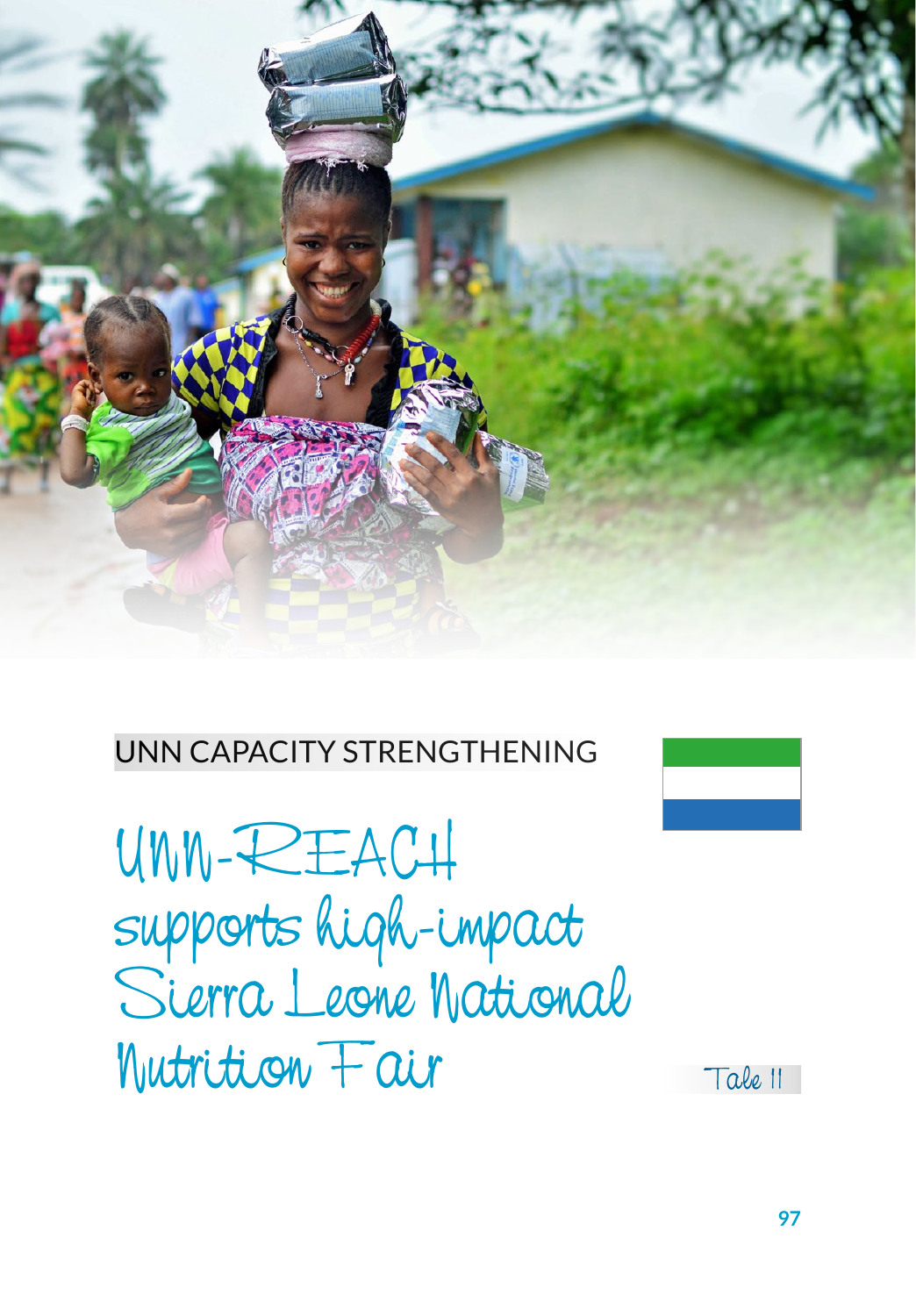This year's National Nutrition<br>
Fair, held on 5-7<sup>th</sup> February<br>
in Freetown, featured<br>
panel discussions and booths from Fair, held on 5–7th February in Freetown, featured international and local organizations, showcasing their nutrition projects. There were theatre performances by the Children's Advocacy Forum, a local non-profit, as well as the opportunity for malnutrition screening for children. Participants also included school-age children and health workers.



*Exhibition booth at National Nutrition Fair underscores the role of healthy diets in good nutrition, February 2020* WFP/Evelyn Fey

A poster on display, developed by UNN-REACH asked: Are children receiving the nutrition actions they may need? The answer was portrayed in two formats. One graphic showed various interventions children receive, such as deworming tablets, Vitamin A and optimal maternal breastfeeding, among others. Second, a map of Sierra Leone broke down nutrition interventions by district, revealing the number of actions that reach at least 30 percent of the target population.

Panels focused on the underlying issues leading to malnutrition, such as household food insecurity, inadequate primary health services, unhealthy household environment (including limited access to safe water and sanitation facilities) and suboptimal care and support. The latter is the leading cause of death among children below the age of five in Sierra Leone. Nevertheless, the country has made some progress in reducing acute malnutrition between 2010– 2019, which went from 6.9<sup>42</sup> percent to 5.4 percent.<sup>43</sup> The national prevalence

<sup>42</sup> 2010 SMART Survey.

<sup>43</sup> Statistics Sierra Leone and ICF. 2019. *Sierra Leone Demographic and Health Survey 2019: Key Indicators.* Freetown and Rockville. Available at https://dhsprogram.com/pubs/pdf/PR122/PR122.pdf.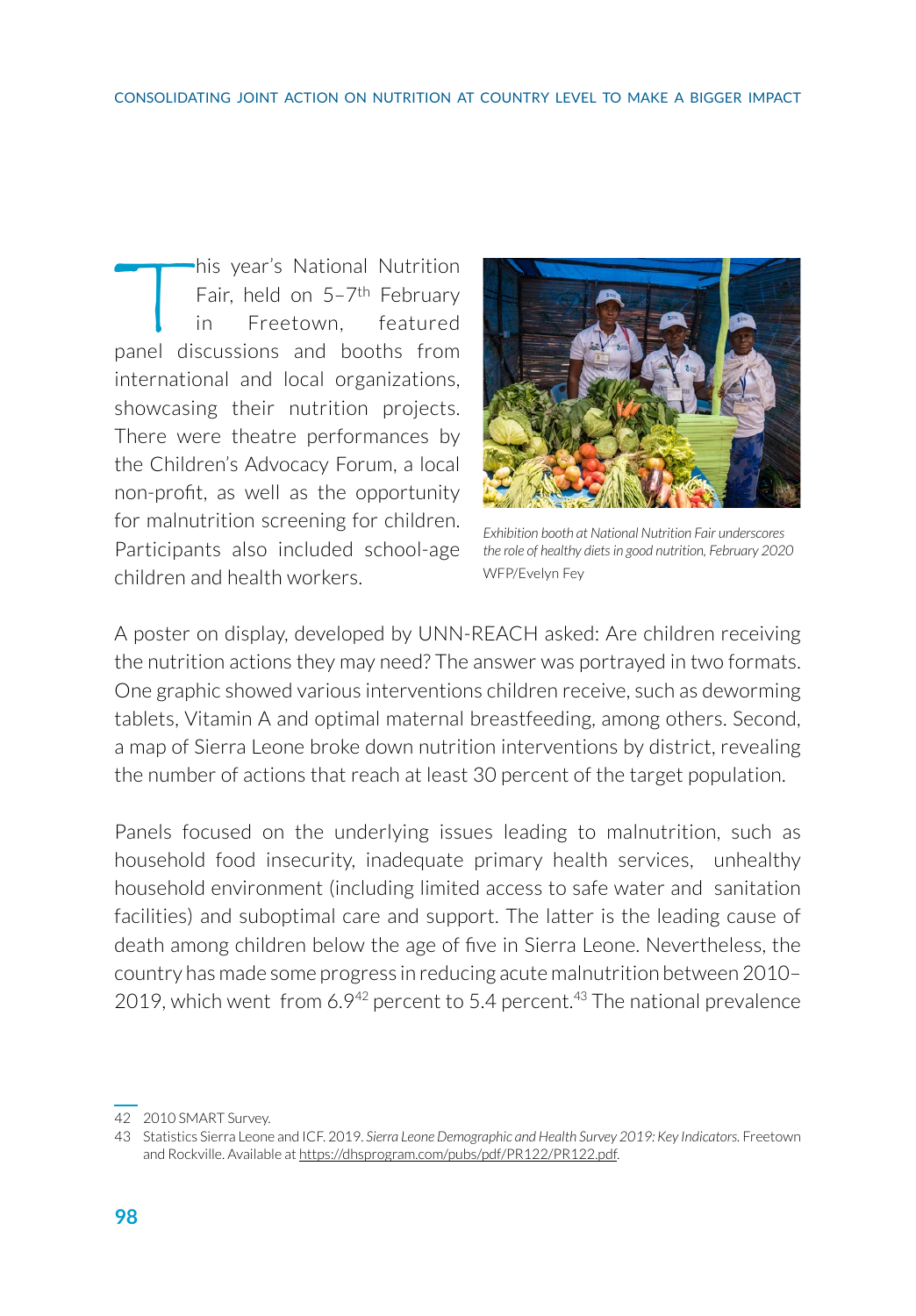of under-five stunting is 29.5 percent, $44$  as compared to the developing country average of 25 percent<sup>45</sup> and the regional average in West Africa 27.7 percent − all within the 'high' range of public health significance.

Resources, such as the Nutrition Stakeholder and Action Mapping book, were displayed in both the SUN and UN booths. This book profiles key findings from a sweeping mapping exercise undertaken in 2019, including where intervention coverage is low. The mapping was conducted with the UN Network (UNN) tool, with support from the UNN Secretariat under the auspices of the UNN-REACH country engagement. The book gave participants a reference point for how the country's nutrition profile was progressing, along with *Tales Be Told*, Series 1,46 to promote learning across borders.

The UNN-REACH Facilitator worked with several United Nations agencies to ensure that high-level representation from government was present and that successful resource mobilization from the agencies and other in-country development partners was achieved. In addition, UNN-REACH resources were utilized to support the participation of district nurses and nutritionists as well as representatives from mother support groups.



*Mr. Sheriff, SUN Focal Point, and Mrs Nenebah Jalloh, SUN National Coordinator, stand with other participants, February 2020* WFP/Evelyn Fey

44 *Ibid*.

- 45 Development Initiatives Poverty Research Ltd. 2019. *Global Nutrition Report; Sierra Leone country profile.*  Available at [https://globalnutritionreport.org/resources/nutrition-profiles/africa/western-africa/sierra-leone/.](https://globalnutritionreport.org/resources/nutrition-profiles/africa/western-africa/sierra-leone/)
- 46 UN Network Secretariat. 2019. *Tales Be Told. Series 1*. Rome. Available at https://bit.ly/36BUNGn.